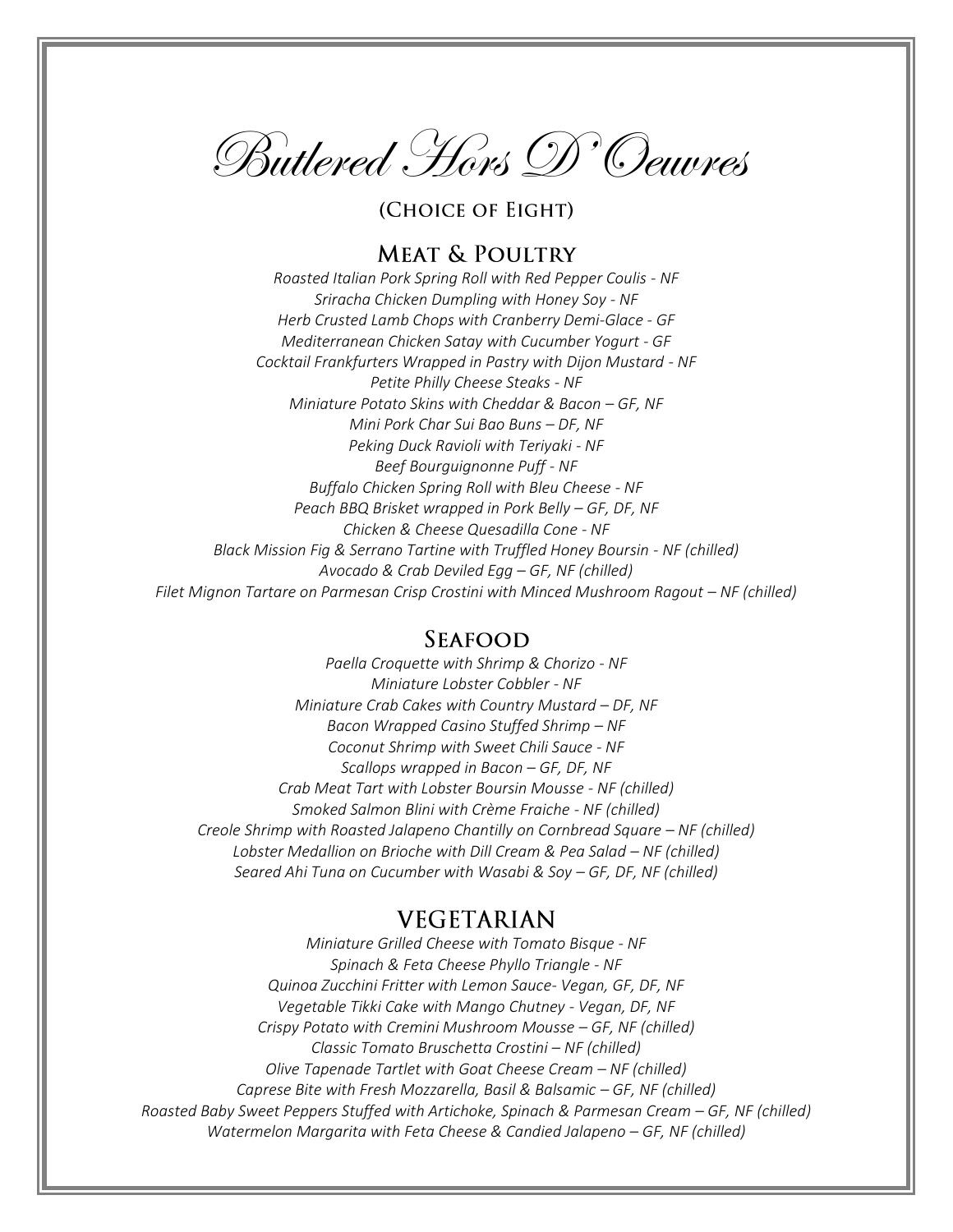Cocktail Hour Stations

#### SEAFOOD MARTINI BAR

*Jumbo Shrimp Cocktail Jonah Crab Claw Cocktail Colossal Crabmeat with Remoulade Seared Ahi Tuna with Wasabi Mango Shrimp Ceviche* Blue Point Oysters

### **NEPTUNE STATION**

*Italian Stuffed Oysters Roasted Lobster Tails Sautéed Baby Clams Shrimp Stir-Fry Mussels Marinara Lobster Mac & Cheese* 

### CARVING STATION

#### **CHOICE OF ONE:**

*Herb Crusted Filet Mignon- Merlot Demi Glaze, Horseradish Cream, Truffle Fries Roasted Turkey Breast- Cornbread Stuffing, Cranberry, Pesto Mayo Steamship of Beef- Aged Provolone, Roasted Long Hot Peppers, Au Jus Applewood Smoked Ham- Spicy Mustard, Mango Chutney, Sweet Potato Fries Slow Braised Brisket- Pub Style Onion Rings, Smokey BBQ Sauce, Cornbread Steamship of Pork- Aged Provolone, Broccoli Rabe, Roasted Peppers, Pork Jus \* Served with Assorted Cocktail Rolls \**

#### **ITALIAN STATION**

*A Duo of Hot Pasta Dishes Penne Pomodoro and Cheese Tortellini Sundried Tomato Cream accompanied by: Sliced Cured Meats, Tomato Mozzarella Salad, Roasted Sweet Peppers, Marinated Artichokes, Prosciutto Cherry Peppers, Grilled Eggplant, Stuffed Banana Peppers, Aged Provolone, Roasted Long Hot Peppers, Fried Mozzarella with Marinara, Sweet Sausage Scaloppini, Grated Parmesan, Red Crushed Pepper, Flash Fried Calamari and Toasted Garlic Focaccia*

### Mediterranean station

*A Various Selection of Vegetarian Items including: Assorted Imported & Domestic Cheeses, Garlic Hummus, Goat Cheese Stuffed Peppadews, Marinated Chic Pea Salad, Stuffed Olives, Seven Grain Salad, Feta Cheese & Kalamata Olive Jumble, Grilled Vegetables, Stuffed Grape Leaves, Gemelli Pasta Aglio e Olio, Sautéed Pierogies with Onions & Apple Butter and a warm Spinach & Artichoke Dip. Served with Grilled Pita Bread & Assorted Flatbreads and Crackers*

## SOUTHWEST STATION

*Tacos & Fajitas made to order with a choice of Spiced Ground Beef, Shredded Chicken and Carne Asada served with Pico de Gallo, Shredded Monterey Cheese, Guacamole, Salsa, Queso Blanco, Sour Cream and Spanish Rice*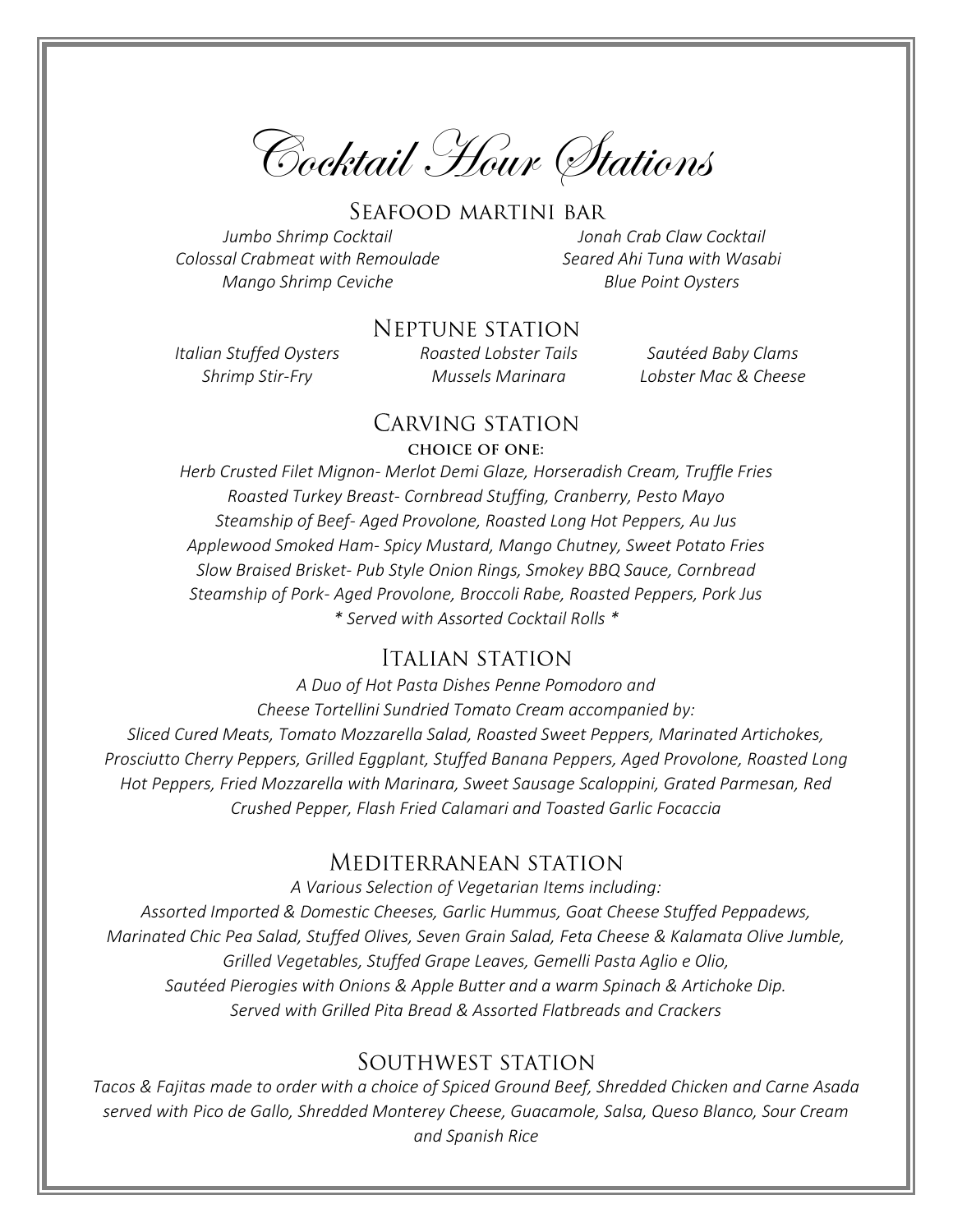

# PASTA SELECTIONS

## **BLACK TRUFFLE CHEESE SACCHETTI**

*Porcini & Shiitake Mushrooms, Madeira Tomato Broth, Shaved Pecorino, Rainbow Greens*

# BUTTERNUT SQUASH & GOAT CHEESE RAVIOLI

*Crushed Candied Walnuts, Fried Sage, Honey Butter Alfredo*

# **GEMELLI POMODORO**

*Tomato Basil Sauce, Balsamic Reduction, Reggiano, Grilled Herbed Crostini*

# **LOBSTER RAVIOLI**

*Lobster Sherry Cream, Tomato Confit, Chili Oil*

# CAVATELLI CARBONARA

*Sweet Peas, Pork Belly Lardons, Creamy Herbed Alfredo, Garlic Croustade*

## **BLUSHED PURSES**

*Six-Cheese Pasta Purses, Sundried Tomato Pesto Cream, Baby Breadsticks, Micro Basil*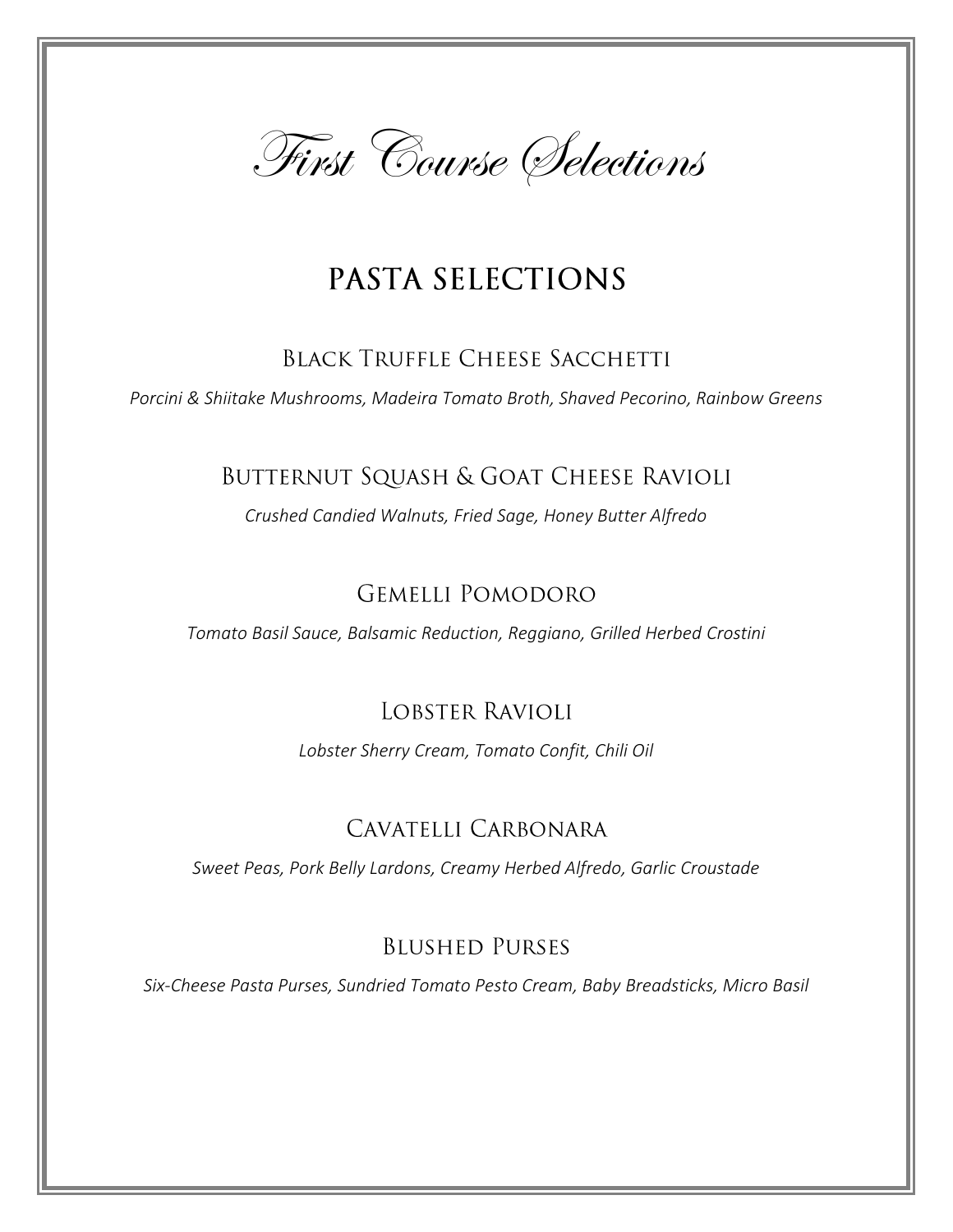

# **SALADS**

## WANAMAKER SALAD

*Baby Field Greens, Grilled Pear, Sun-Dried Cranberries, Candied Walnuts, Crumbled Roquefort, Raspberry Honey Vinaigrette*

**CLASSIC CAESAR SALAD** *Roasted Red Peppers, Reggiano Cheese Crisps, Fried Capers, Reggiano, Creamy Dressing*

## ROASTED SQUASH & ARUGULA

*Baby Arugula Leaves, Butternut Squash, Roasted Tomatoes, Toasted Pecans, Goat Cheese Croquettes, Parmesan, Lemon Peppercorn Vinaigrette*

## **BIBB LEAVES**

*Blueberries, Spiced Almonds, Orange Slices, Aged Gouda, Champagne Dijon Vinaigrette*

## **STRAWBERRY FIELDS**

*Baby Field Greens, Watercress, Pickled & Straight-Up Strawberries, Cracked Pistachio, Blueberry Stilton, Plum Vinaigrette*

## **BLACK MISSION**

*Young Arugula, Ruby Leaves, Sundried Figs, Toasted Pine Nuts, Preserved Cherries, Aged Manchego, White Balsamic and Basil Emulsion*

## **ITALIAN**

*Chopped Romaine & Radicchio Lettuce, Cucumber, Sliced Red Onion, Baby Heirloom Tomatoes, Pepperoncini, Toasted Almonds, Shaved Parmesan, Red Wine Vinaigrette*

## CAPRESE SALAD

*(Recommended in Season Only from July-September) Sliced Vine Ripened Tomatoes, Fresh Mozzarella Cheese, Cracked Pepper, Sea Salt, Extra Virgin Olive Oil & Balsamic Drizzle*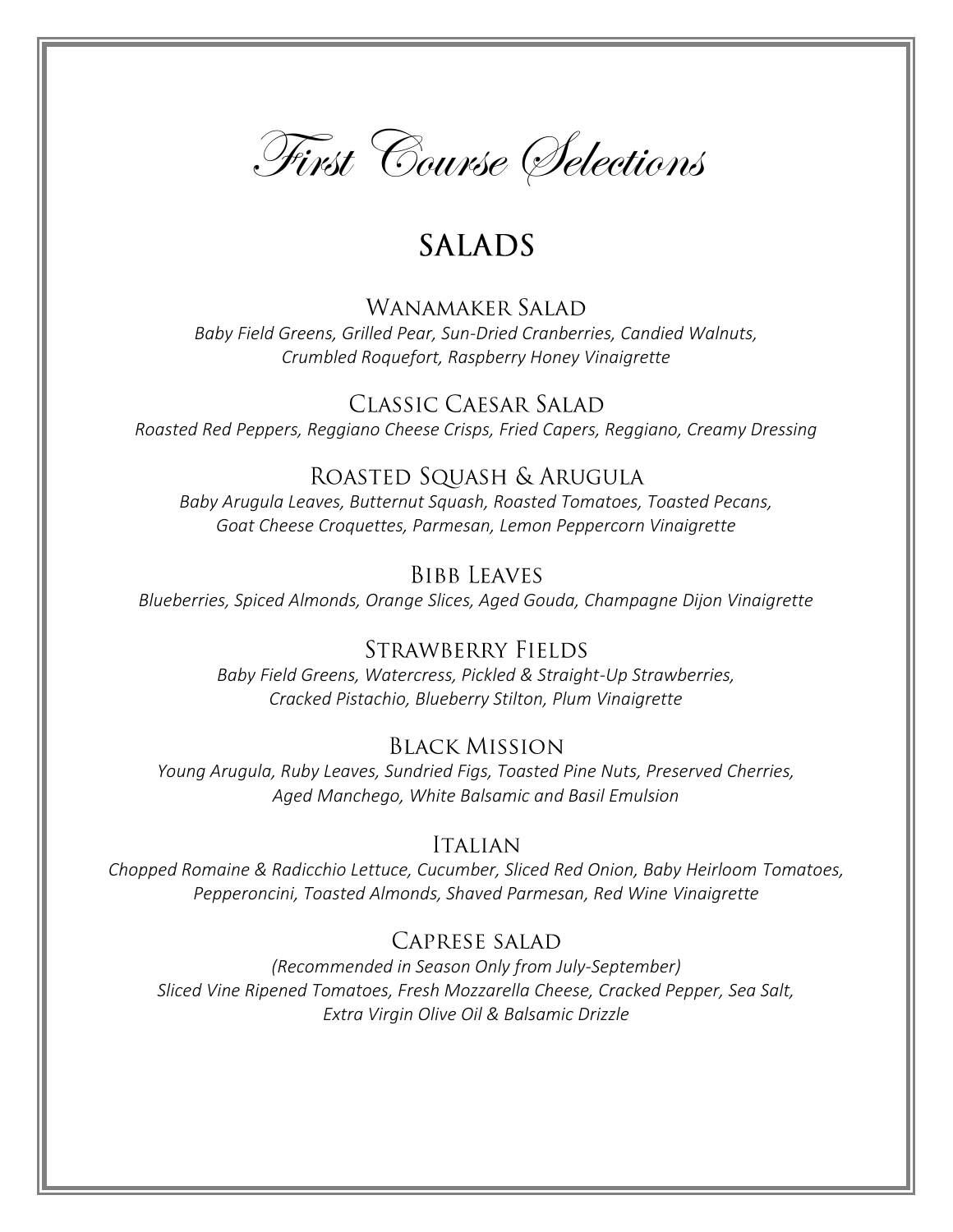

# **SOUPS**

## **ITALIAN WEDDING** *Escarole, Meatballs, Shredded Chicken, Acini de Pepe*

**SWEET CORN & CRAB CHOWDER** *Lump Crab Meat, Sweet Corn, Red Bliss Tomatoes*

ROASTED ASPARAGUS CREAM *With Truffle Essence*

LOADED BAKED POTATO *Smoked Bacon, Sour Cream, Cheddar Cheese, Chives*

CREAM OF WILD MUSHROOM *Shitake, Porcini & Crimini Mushrooms*

ROASTED SHALLOT & BUTTERNUT SQUASH BISQUE *Nutmeg Crème FraÎche*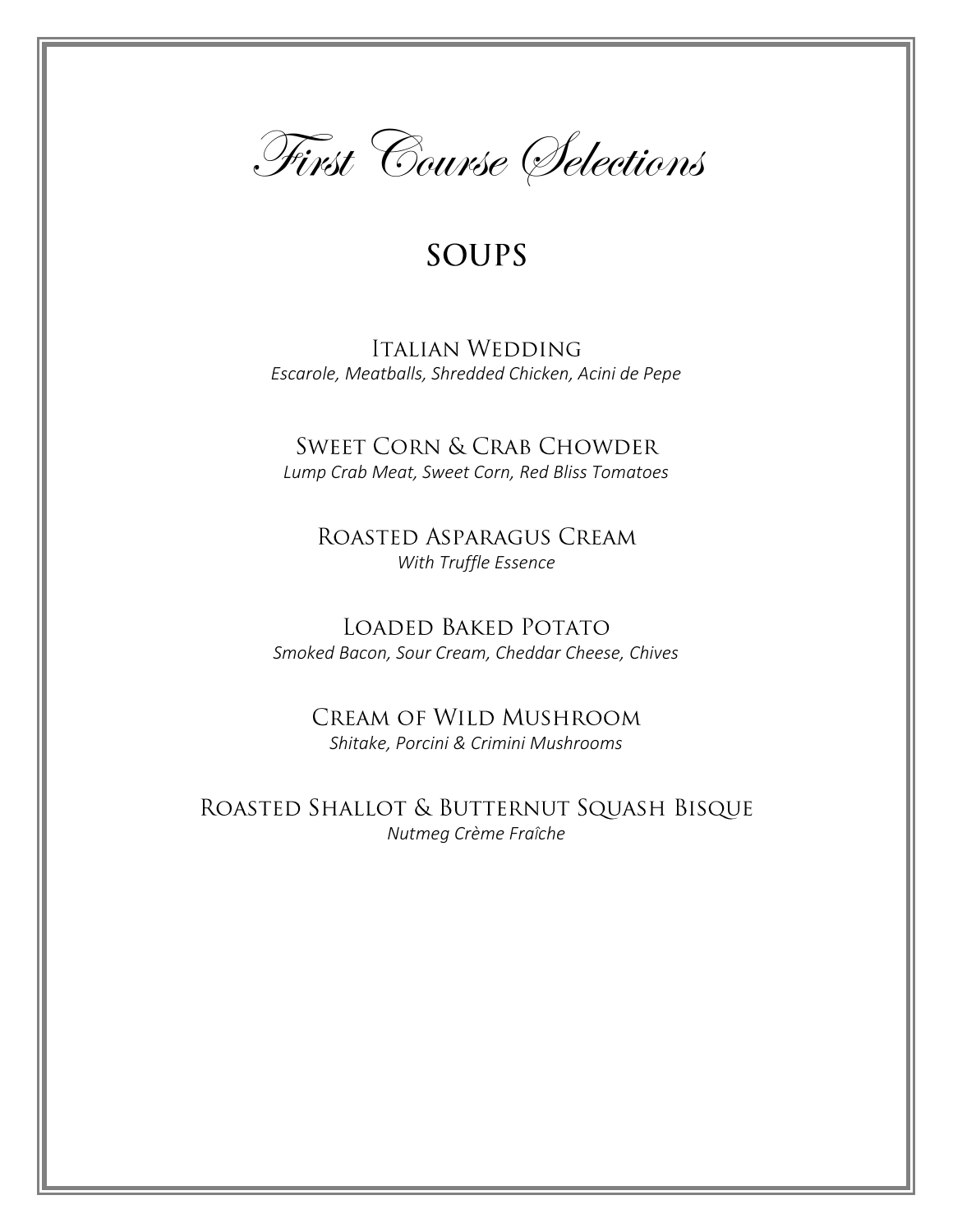

# **SEAFOOD**

**JUMBO LUMP CRAB CAKES** *Oven Roasted, Country-Style Mustard*

**STRIPED BASS** *Celeriac Parsnip Puree, Braised Cipollini Onions, Red Pepper Sauce*

POTATO CRUSTED SALMON *Shoestring Potatoes, Stone Mustard Cream, Truffle Honey Drizzle*

CHILEAN SEA BASS *Herb Butter, Curried Mango Cream, Lemon Balsamic Reduction*

> **BLACK COD** *Miso-Sake Glaze, Bok Choy, Shiitake Mushrooms*

BRANZINO *Blistered Baby Heirloom Tomatoes, Caper, Kalamata, Lemon Oil*

**SEARED SCALLOPS** *Hoisin Glaze, Edamame Puree, Roasted Beech Mushrooms*

PAN ROASTED SALMON *Braised Northern Beans, Roasted Sunchokes, Lemon Yogurt Vinaigrette*

SAUTÉED GROUPER *Warm Carrot Ribbons, Vienna Red Onion, Lemon Dill Beurre Blanc*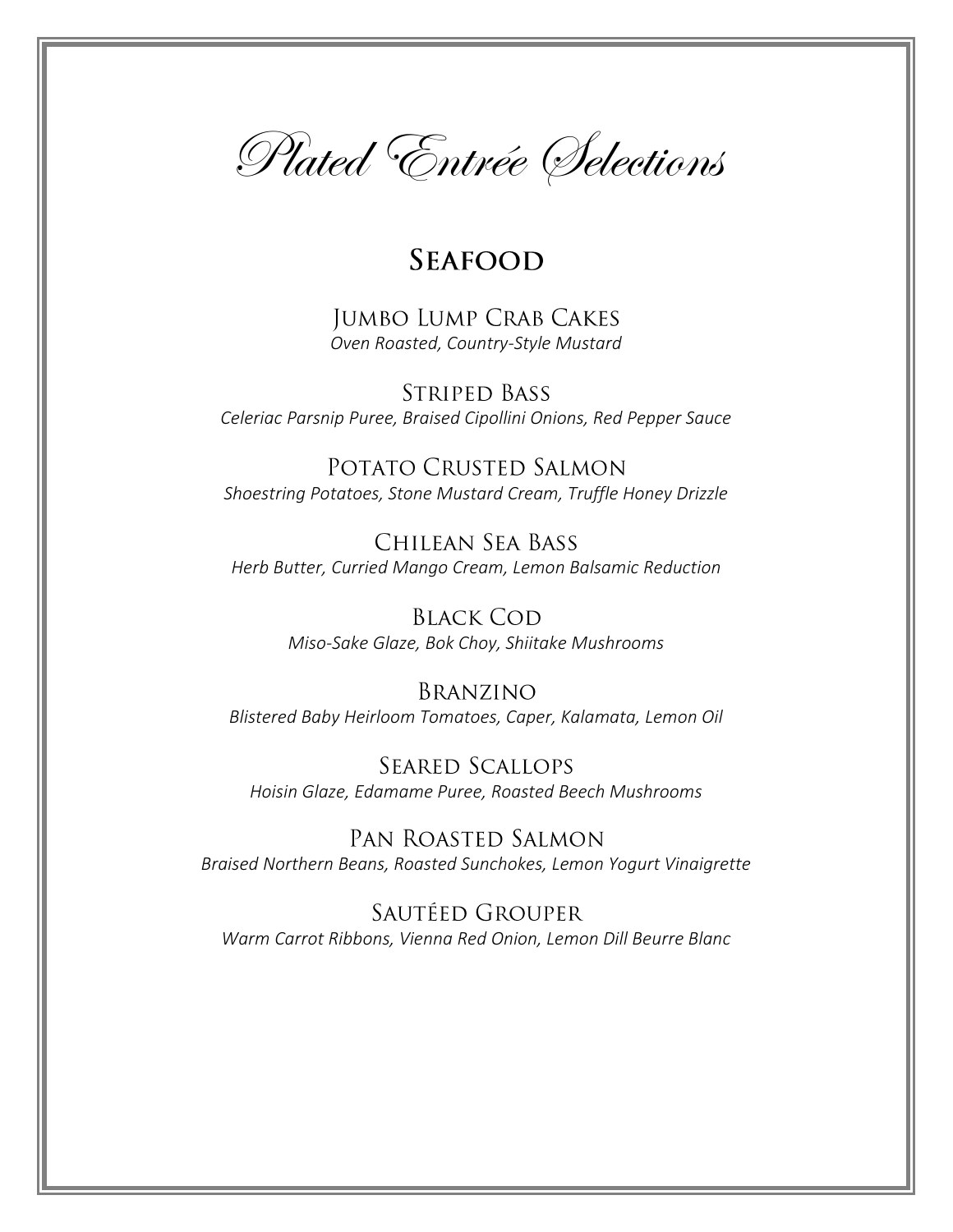

# **BEEF, VEAL & LAMB**

**FILET MIGNON** *Wild Mushroom Ragout, Merlot Demi-Glace or Classic Sauce Bearnaise* 

RACK OF LAMB *Rosemary Dijon Crust, Sun-Dried Cranberry Compote, Spiced Apple Cider Reduction*

> **STRIP STEAK** *Peppercorn Dust, Preserved Cherries, Bourbon Cream*

**BRAISED SHORT RIB** *Stewed Root Vegetables, Horseradish Scented Demi-Glace*

**BEEF TENDERLOIN** *Shaved Brussel Sprouts, Lobster Mushrooms, Roasted Garlic Sauce*

> PRIME RIB OF BEEF *Slow Roasted, Herbed Beef Jus, Horseradish Cream*

> **VEAL CHOP** *Pancetta Lardons, Garlic Herb Butter, Rosemary Jus*

PORK MEDALLIONS *Candied Sweet Potato, Collard Greens, Roasted Tomato Veloute*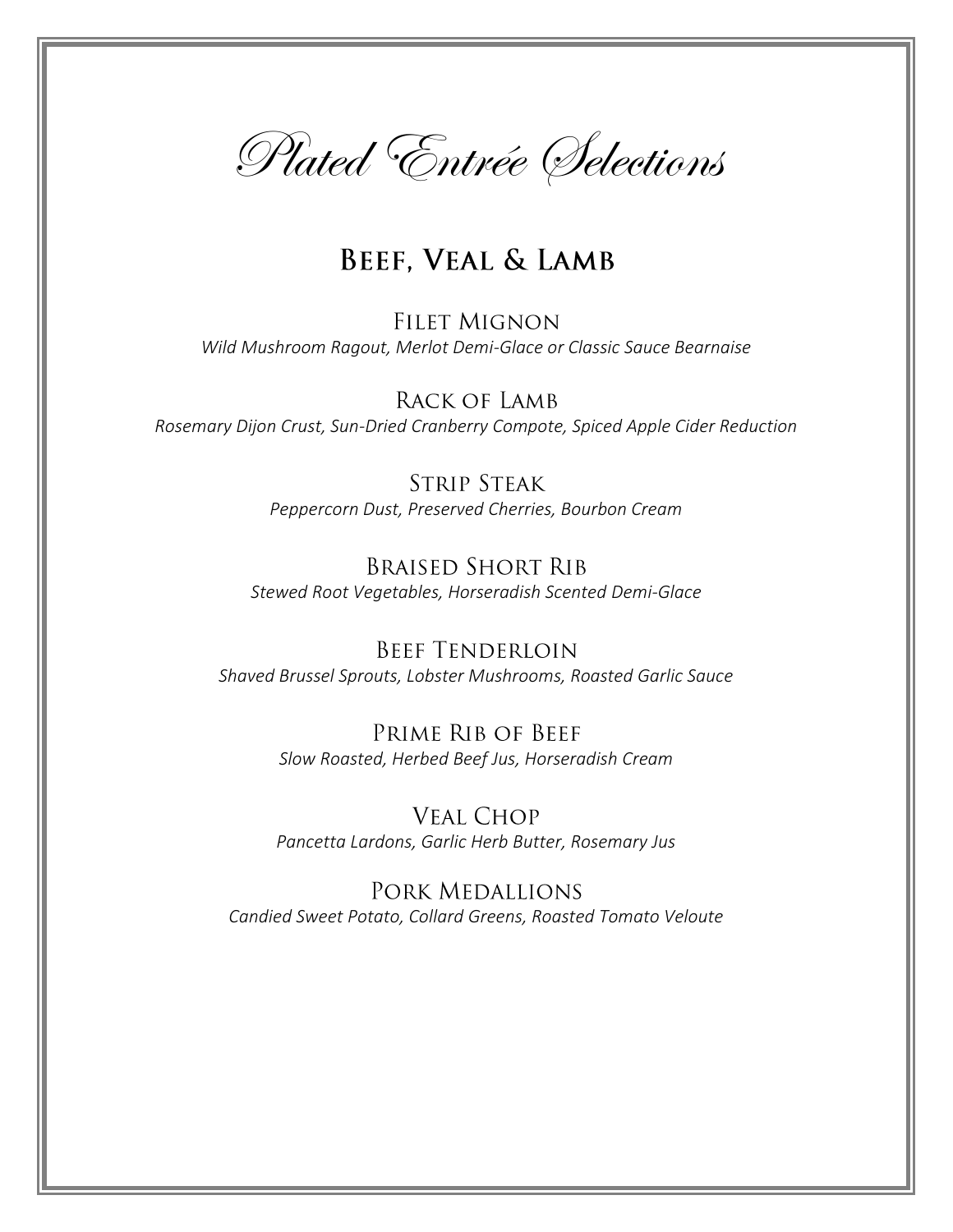

# **CHICKEN**

**CHICKEN MADEIRA** *Wild Mushrooms, Vidalia Onions, Madeira Wine Demi-Glace*

**CHICKEN ROULADE** *Roasted Brussel Sprouts, Smoked Bacon, Humboldt Fog Goat Cheese, Thyme Jus*

**CHICKEN TUSCANY** *Tomato Artichoke Confit, Sweet Peas, Herbed Goat Cheese Fondue*

> CHICKEN PICCATA *Lemon, Capers, Chardonnay Butter Sauce*

**DUCK BREAST** *Caramelized Apple, Fried Cornbread, Pomegranate Reduction*

**CHICKEN LOVE PARK** *Sautéed Spinach, Sun-Dried Tomatoes, Boursin Cheese, Truffled Demi-Glace*

**CHICKEN ROMA** *Crispy Prosciutto, Roasted Peppers, Aged Provolone, Fried Sage, Pan Jus*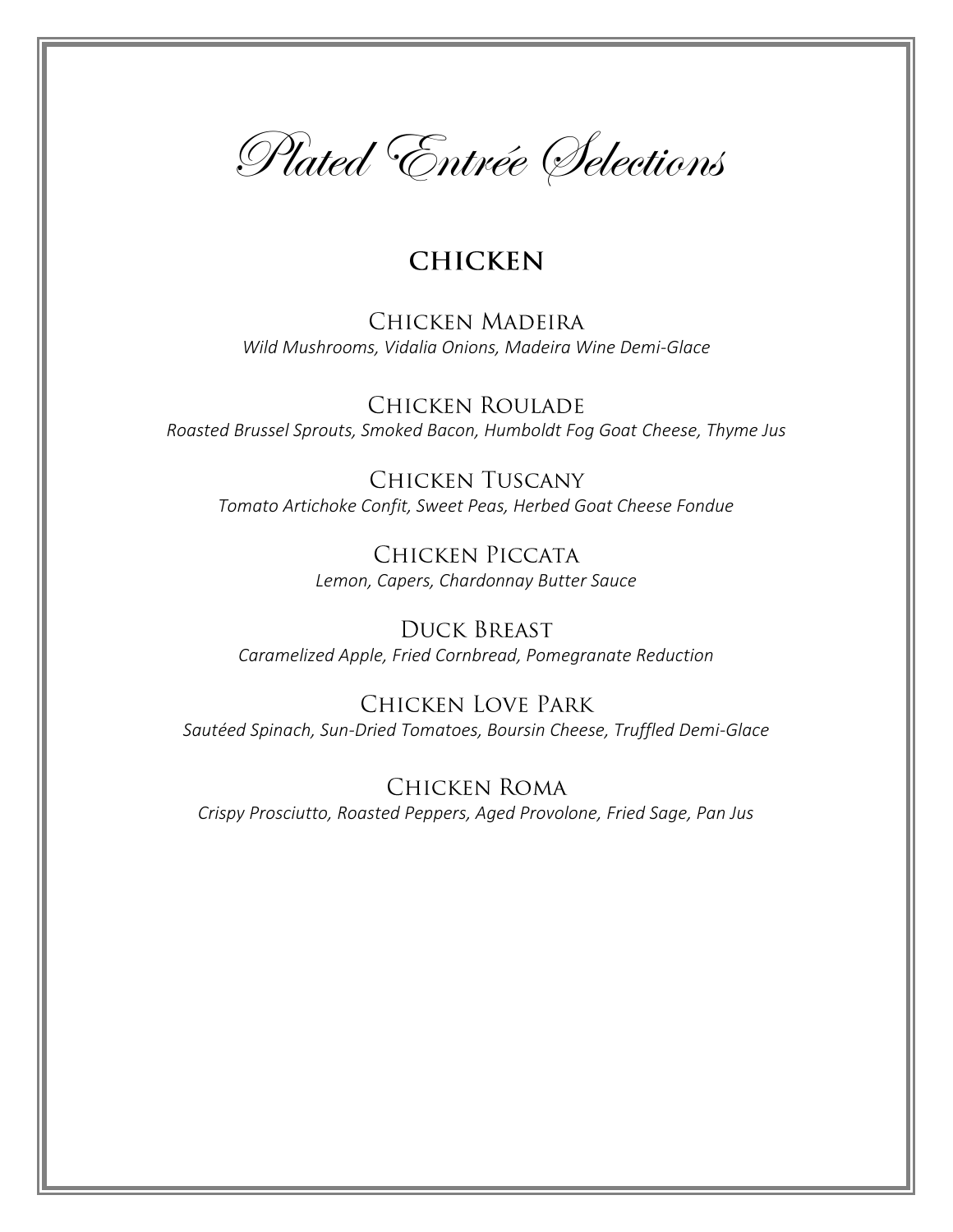Plated Vegetarian

& Vegan Selections

WANAMAKER PAD THAI (V) *Asian Rice Noodles, Bean Sprouts, Carrot, Scallion, Crushed Peanuts, Flash Fried Tofu, Spicy Tomato Broth*

BALSAMIC MARINATED PORTOBELLO CARPACCIO (V) *Herbed Fregola Sarda, Asparagus Tips, Roasted Tomatoes, Balsamic Gastrique*

BUTTERNUT SQUASH & GOAT CHEESE RAVIOLI *Candied Walnuts, Sage Honey Cream*

EGGPLANT ITALIANO (V) *Grilled Eggplant, Wilted Spinach, White Bean Puree, Fried Basil, Pomodoro Sauce*

ROASTED ROOT VEGETABLE RATATOUILLE (V) *Roasted Parsnip, Turnip, Rutabaga & Carrot, Tomato, Quinoa & Brown Rice Pilaf*

**SWEET POTATO MISHMASH (V)** *A Vibrant Sweet Potato Stew, Chickpeas, Farro, Pistachio Dust, Grilled Flatbread*

> MANCHURIAN CAULIFLOWER (V) *Battered Cauliflower, Sambal, Scallion, Cilantro, Basmati Rice*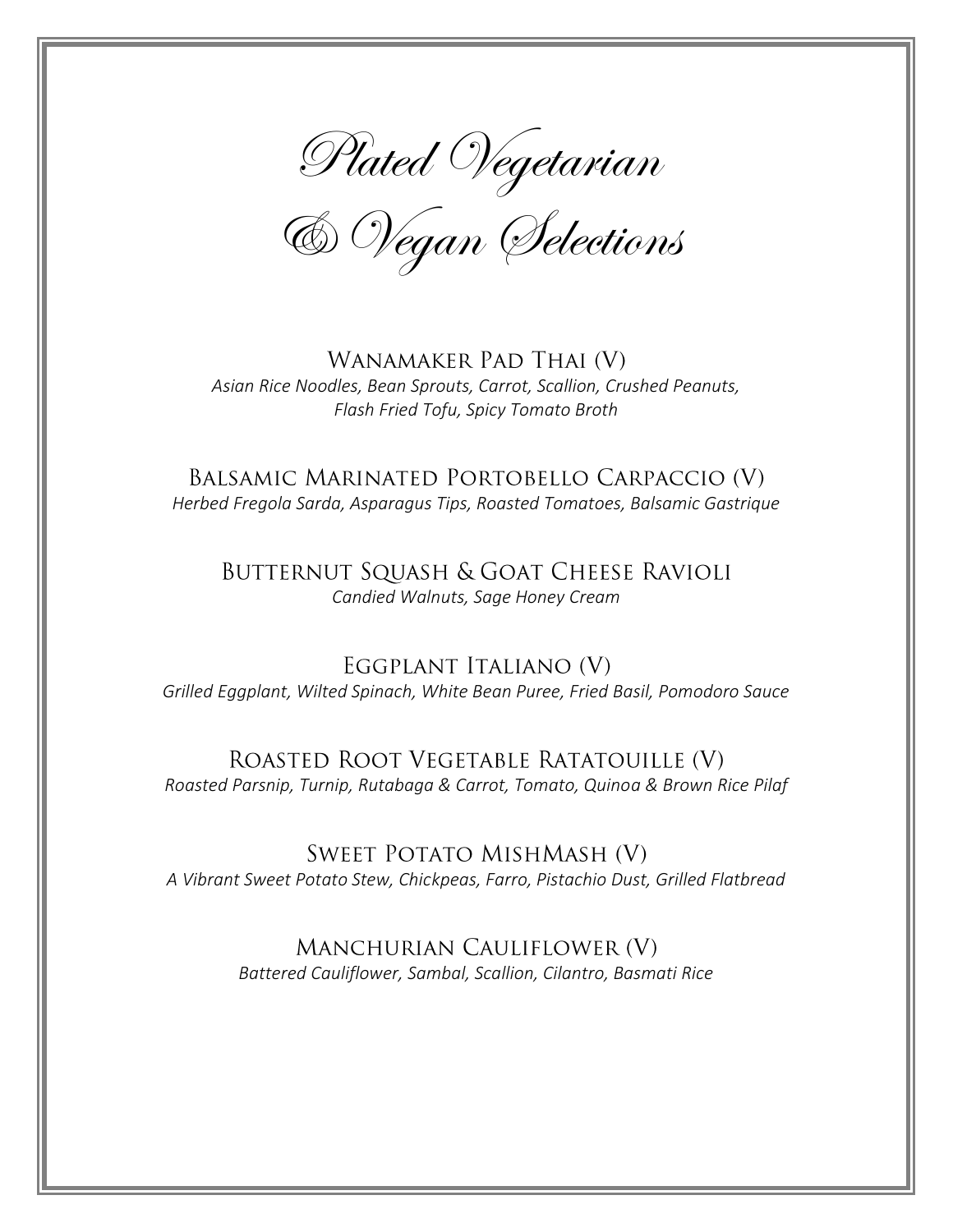Plated Entrée Selections

**DUETS** PETITE FILET MIGNON *Char-Grilled, Choice of Merlot Demi-Glace or Classic Béarnaise Sauce*  $- OR -$ **BRAISED SHORT RIB** *Horseradish Scented Demi-Glace*

## PAIRED WITH CHOICE OF ONE

JUMBO LUMP CRAB CAKE *Oven Roasted, Country-Style Mustard*

STUFFED JUMBO GULF SHRIMP *Creamy Crab, Lemon, Roasted Yellow Pepper & Cilantro Aioli*

**SEARED SCALLOPS** *Hoisin Glaze, Edamame Puree, Roasted Beech Mushrooms*

**SALMON FLORENTINE** *Wilted Spinach, Roasted Peppers, Gruyere Cheese, Chardonnay Butter*

> LOBSTER NEWBURG POT PIE *Creamy Lobster Stew, Cognac, Puff Pastry Topping*

**GROUPER** *Blackened Gulf Shrimp, Roasted Corn Bechamel*

\*BROILED COLD WATER LOBSTER TAIL *Grilled Lemon, Clarified Butter + Additional to be Stuffed with Crab* 

*\*Chilean Sea Bass Herb Butter, Curried Mango Cream, Lemon Balsamic Reduction*

*\* Combo plates are an additional \$5.00 per person excluding the Lobster Tail and Sea Bass which are Market Price\**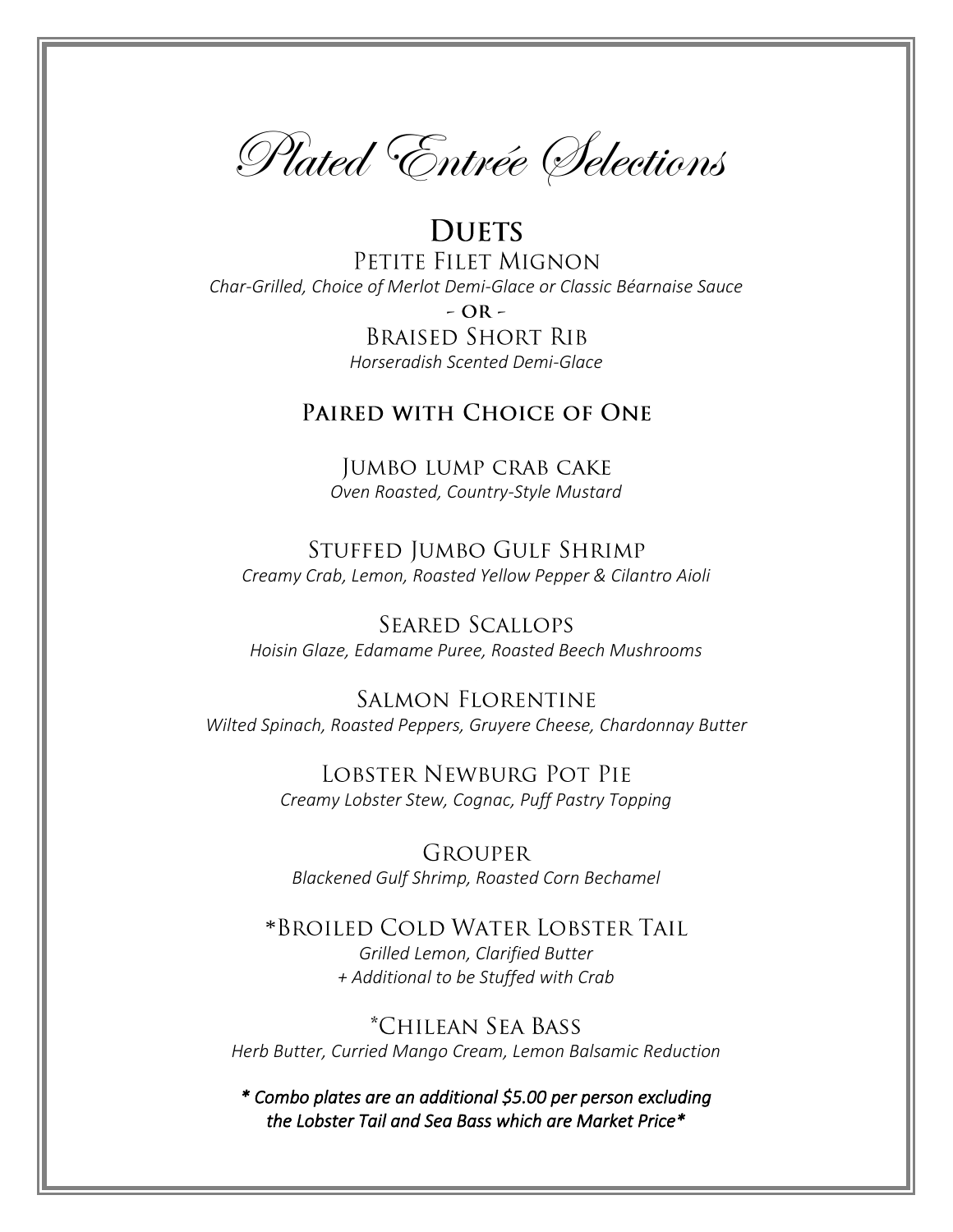

# **STARCHES**

POTATOES DAUPHINOISE *French Gratin, Gorgonzola Fondue*

**RED BLISS LYONNAISE** *Fresh Herb, Caramelized Onions, Pancetta Saffron, Chic Peas, Sundried Cherries*

**MOROCCAN COUSCOUS** 

**BROWN SUGAR** ROASTED SWEET POTATOES

**CLASSIC GARLIC MASHED POTATOES** 

COUNTRY SMASHED RED BLISS

PARMESAN RISOTTO

BUTTER BRAISED FINGERLING POTATOES *Tri-Colored, Rosemary, Garlic*

HORSERADISH MASHED POTATO

# **VEGETABLES**

ROASTED ASPARAGUS

WILTED SPINACH

ROOT VEGETABLE MEDLEY *Carrots, Parsnips, Turnips & Rutabaga with Fresh Herbs*

STEAMED BROCCOLINI *Baby Carrot Garnish Baby Carrot Garnish & Clarified Butter*

ROASTED BRUSSEL SPROUTS *Olive Oil & Garlic Shallots, Butternut Squash, Bacon Butter*

> **HARICOT VERTS** *French Beans, Caramelized Pearl Onions, Clarified Butter*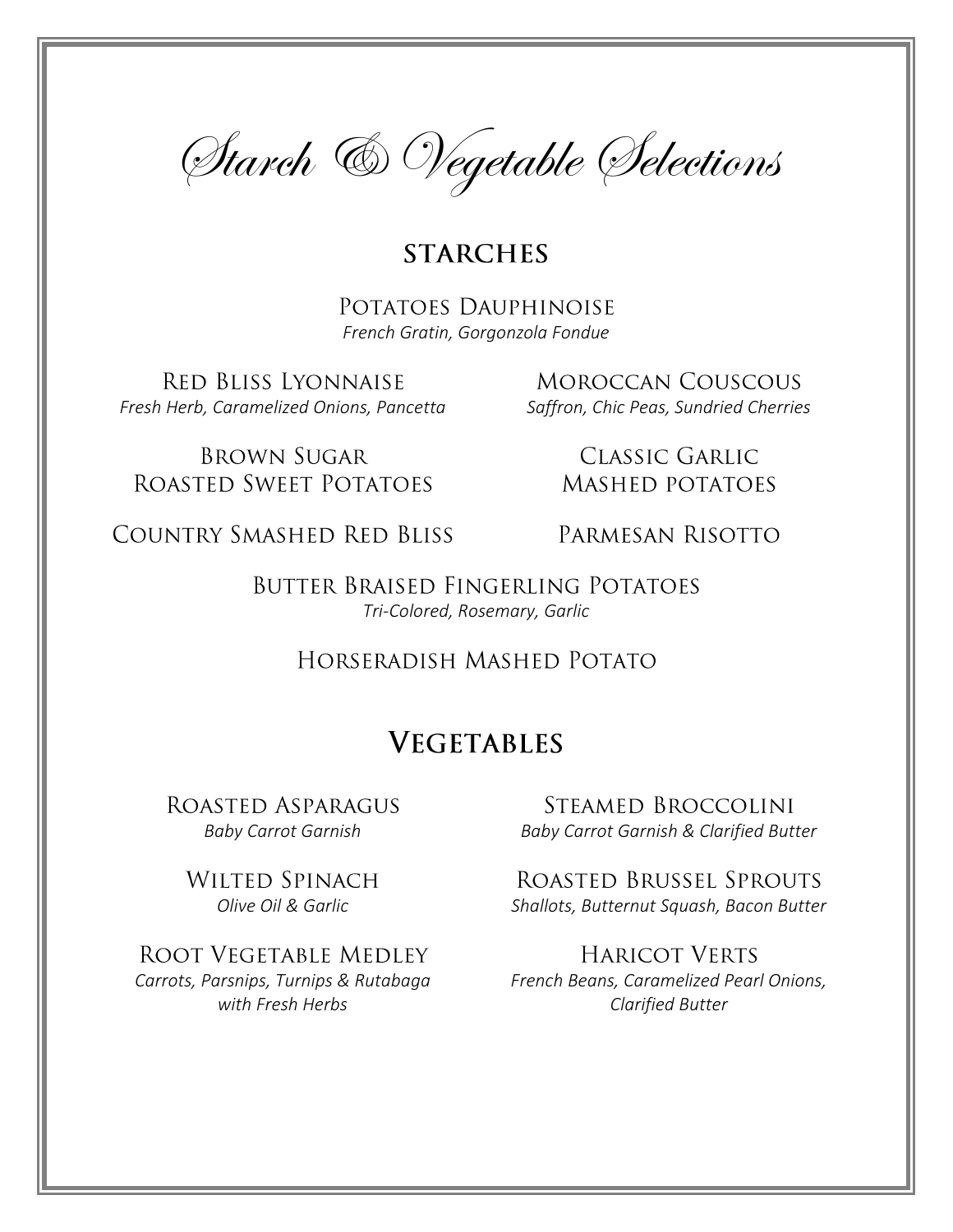

**WEDDING CAKE** *Four Tier Buttercream Icing Cake*

# **VIENNESE DESSERT ROOM**

# **VIENNESE SWEET STATION**

*Display of Deluxe Miniature Pastries such as: Carrot Cake, Pecan Diamonds, French Butter Cups, Hazelnut Mousse Torte, Italian Cannoli's, Fresh Tarts and Bananas Foster* 

# **INTERNATIONAL COFFEE BAR**

*Freshly Brewed Coffee, Cappuccino and Espresso Served with: Whipped Cream, Chocolate Shavings, Confectioners' Sugar, Sugar Cubes, Baileys Irish Cream, Kahlua, and Amaretto*

# **ICE CREAM SUNDAE BAR**

*Chocolate and Vanilla Ice Cream Served with a Variety of Toppings*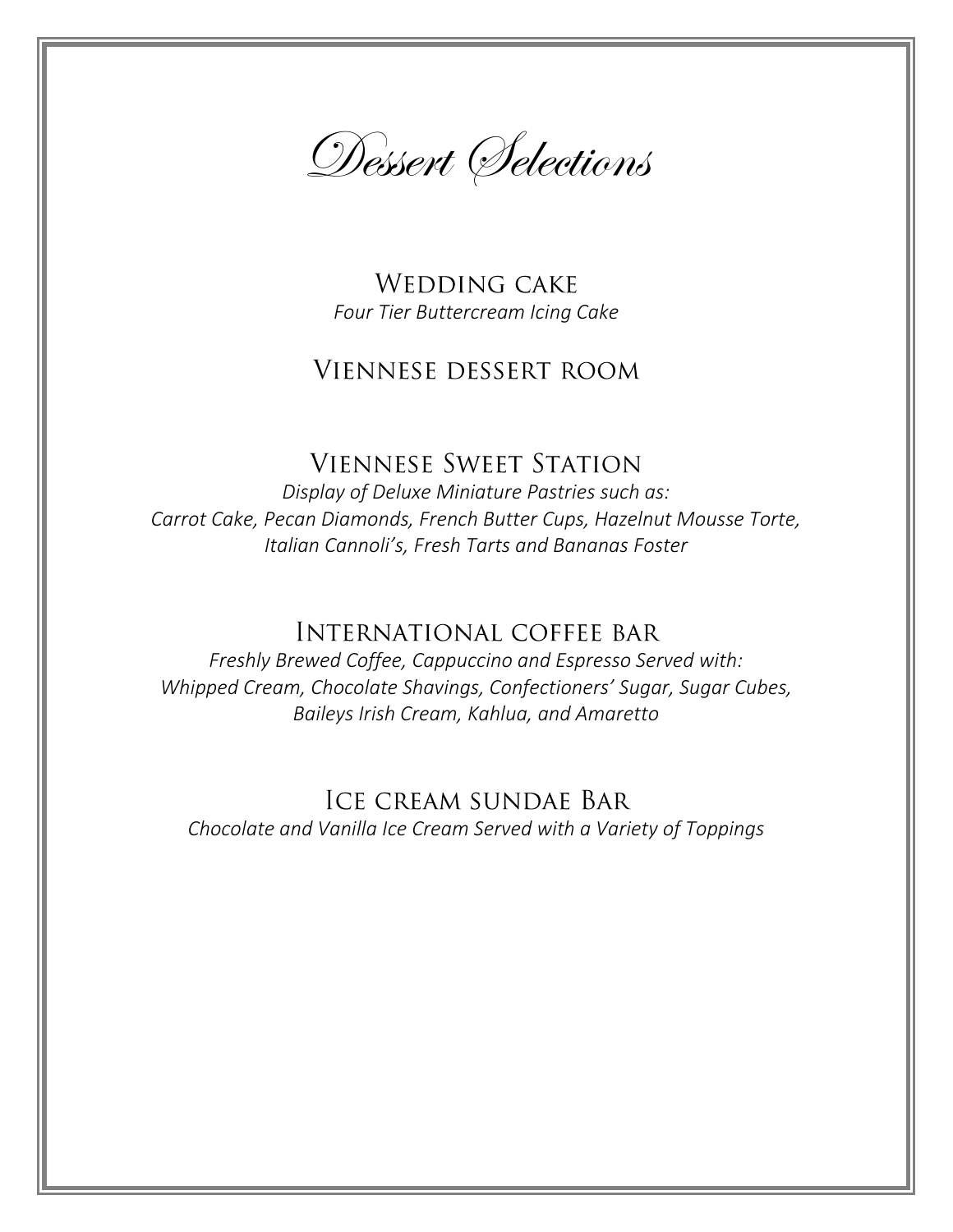

PREMIUM BRANDS PACKAGE INCLUDES SOFT DRINKS AND CHAMPAGNE TOAST

## **WHISKEY**

*Maker's Mark Bourbon Jack Daniel's Rye Whiskey Jameson Irish Whiskey Johnnie Walker Black Scotch Dewar's White Label Scotch Southern Comfort Seagram's 7* 

#### **VODKA**

*Tito's Ketel One Citron Stoli Orange Stoli Raspberry Stoli Vanilla*

GIN *Tanqueray Dry Gin*

> **TEQUILA** *Jimador Tequila*

**RUM** *Captain Morgan Spice Rum Bacardi White Rum Malibu Coconut Rum*

# CORDIALS & SPECIALTIES

*Christian Brother's Brandy Bailey's Irish Cream Liqueur Grand Marnier Chambord Raspberry Liqueur Godiva Chocolate Liqueur Frangelico Hazelnut Liqueur Romana Sambuca St. Elder Elderflower Liqueur Kahlua Disaronno Amaretto*

#### **OTHER**

*Apple and Peach Schnapps Cointreau Martini & Rossi Dry or Sweet Vermouth Aperol*

#### **BEER**

*Select two domestic bottles and two craft or import bottles.*

## TIER ONE WINE INCLUDED

*Chardonnay, Pinot Grigio, White Zinfandel, Sparkling, Sauvignon Blanc, Pinot Noir, Cabernet and Rose.*

*For Upgraded Wine Please refer to our Wine List*